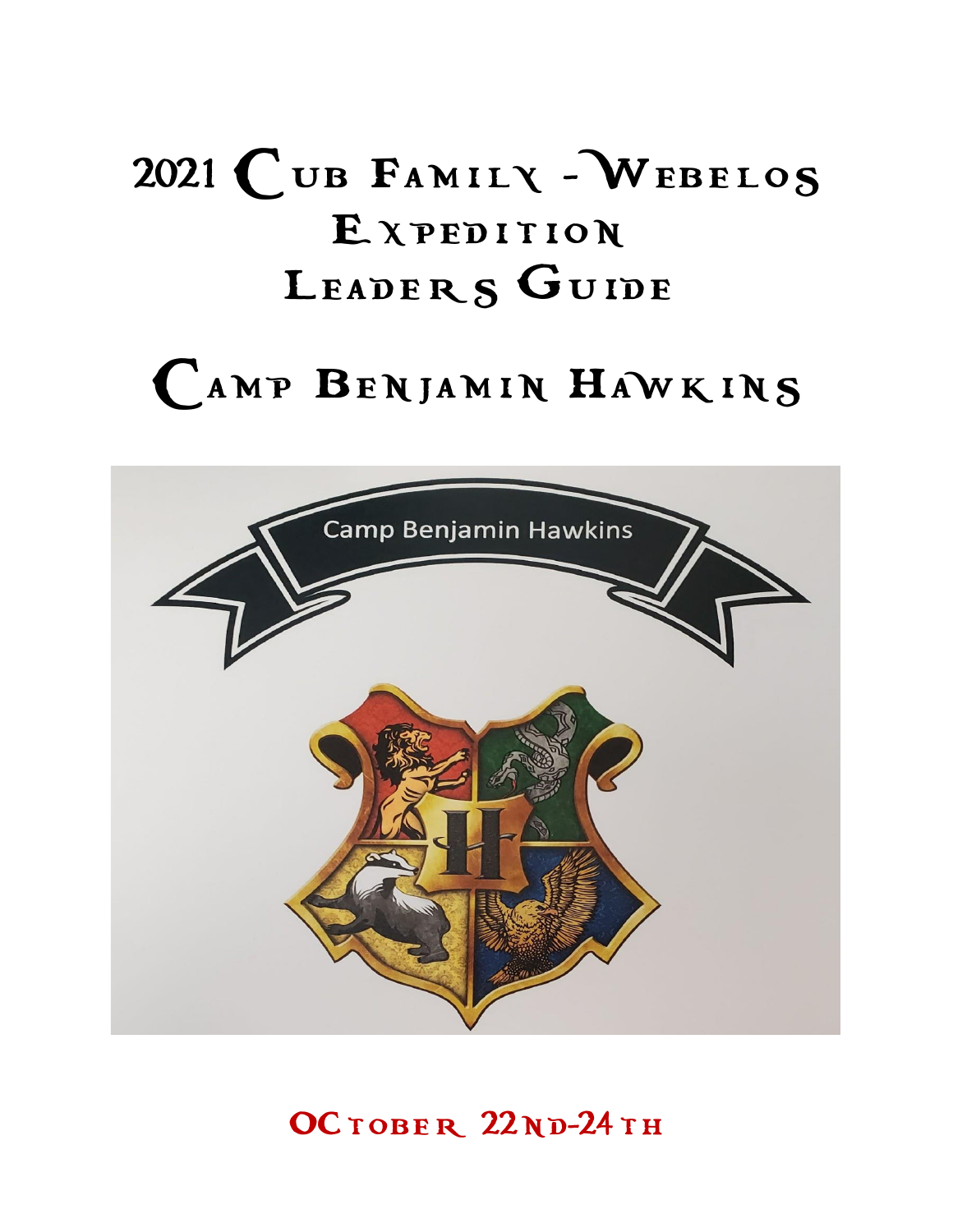#### ONE WEEKEND PACKED FULL OF OUT OF THIS WORLD FUN.

#### PURPOSE OF THE CUB and WEBELOS EXPEDITION WEEKEND

The purpose of the Central Georgia Council Cub and Webelos Expedition Weekend is to strengthen families through Scouting. The Cub and Webelo Expedition Weekend experience provides a fun outdoor weekend camp experience for Cub Scouts and their Family. Family camping offers parents a great chance to share quality time with their children. Camp is a place for parents to let down their hair and become one of the gang. Making camp, building fires, cooking meals, cleanup and all related camping tasks become shared experiences. This shared living in camp strengthens the family. If it is good for the kids, it is good for the parents. If it is fun for them, it will be fun for the parents too. Family camp may be the first camping experience for many participants. It provides an environment for parents to introduce themselves and/or their children to the tent camping experience and the Council organized camp experience. Parents and children gain confidence that the Cub Scout can camp at future Council organized events with their unit. Although activities at the Cub and Webelo Expedition Weekend do not count towards advancement for the Cub Scout, the primary focus of the camp is fun in the outdoors for all participants.

## PLANNING INFORMATION

#### WHO CAN ATTEND?

Cub and Webelos Expedition Weekend is open to all Cub Scouts and their families. Scout BSA Youth, Scout BSA Troops and Venturers can volunteer to help at this event.

#### SUPERVISORY RATIO

Each family group must be led by an adult (18 years or older) related to the registered Scout. Cub Scouts cannot camp without an adult relation, except for Webelos/Arrow of Light, who require two deep leadership. Note: For the remainder of this guide, wherever the term "parent" is used, this refers to the adult relative supervising the registered Scout.

#### **Registration**

There are two ways to register. You may either register online at centralgeorgiacouncil.org . (*Online Registration is open now)* Register early! This event has a maximum capacity, once capacity has been reached, registration will be closed.

| <b>Participant Type</b> | Fee     |
|-------------------------|---------|
| Cub Scout Aged Youth    | \$25.00 |
| Adults                  | \$10.00 |
| Scout Age Siblings      | \$15.00 |
| Siblings (4 and under)  | Free    |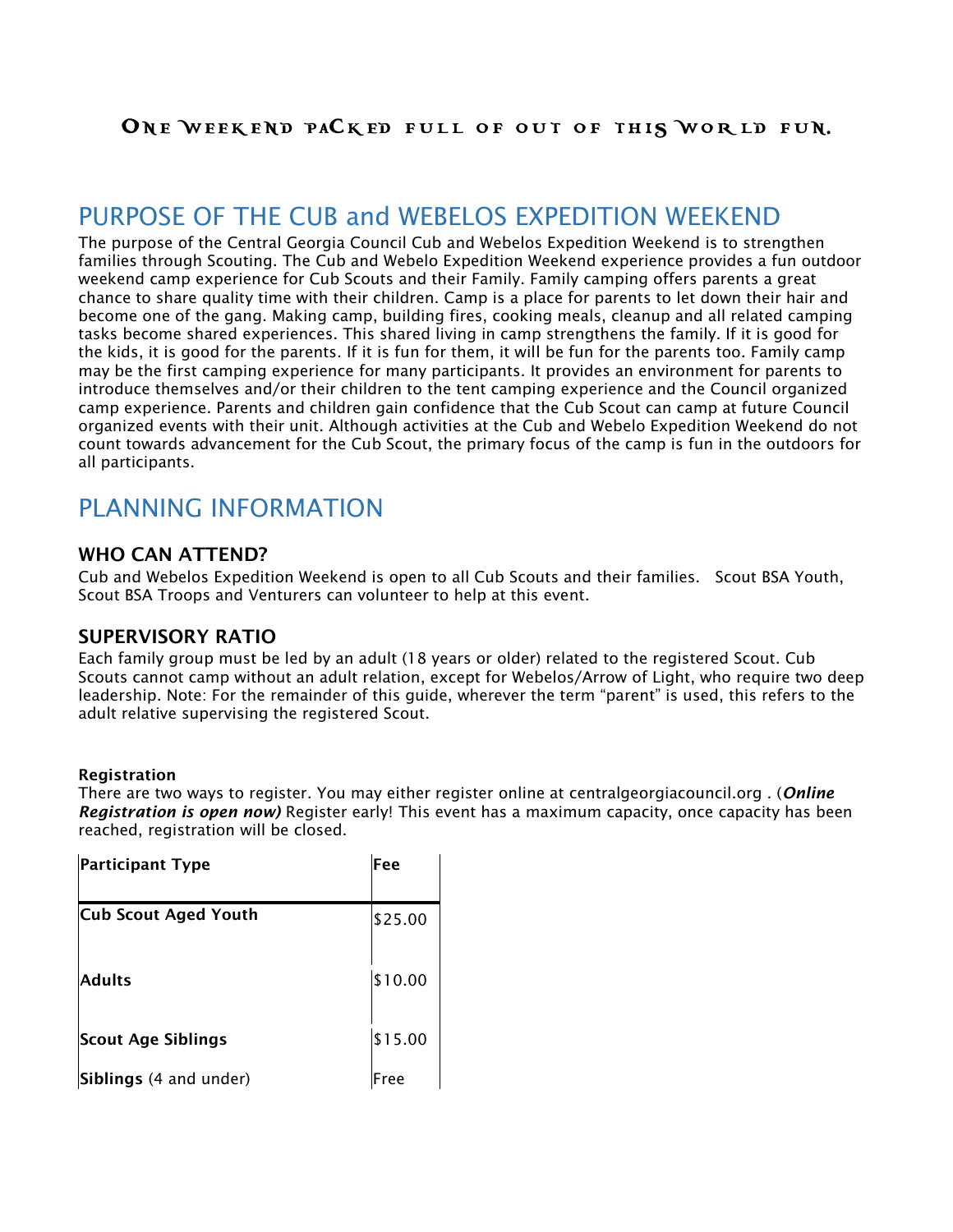3 meals Saturday (per person)

\$15.00

#### Shirts

\$10.00

*FEES: The camp fee includes patch, camping, program supplies, shirts for scouts, and activities. Shirts are included for registered scouts only. Shirts will be available for sale in Trading Post on a First Come basis for Adults.*

### SATURDAY ONI Y PARTICIPATION

Saturday Only Participants are asked to check-in at CBH dining hall/Camp Office Saturday Morning by 8:30 a.m., please notate SAT ONLY on Registration Forms. (NOTE: Staff are at the Flag Ceremony from 8:30-9:00) Please remember no meals are provided, but the pavilion at the parking lot will be reserved for SAT ONLY participants to prepare and eat meals.

## T-SHIRTS- ORDER DEADLINE OCTOBER 2ND

Youth Sizes – Adult @XL - \$10.00 | Adult 2X-4X – \$12.00

Shirts are available for Pre-Order only, prior to October 2nd. Shirts are \$10.00 each (\$2 additional for XXL or larger). Shirts will not be available for Pre-Order after October 2≃. Shirts for Adults will be available for sale in the Trading Post during the event on a First Come Basis.

#### **MEALS**

Meals are not covered by main registration. Packs are responsible for their own food and cooking equipment. UNLESS the Pack registers for the meal option for \$15.00 per person for 3 meals Saturday. Deadline for this option is Oct  $2^{nd}$ .

## ARRIVAL & CAMPSITE ASSIGNMENTS

\*Packs are responsible for ensuring that they have appropriately trained Leaders, and a First Aid Kit. \*Each Pack is responsible for ensuring that scouts have current Medical Forms A & B. The forms are to be kept with the Medical Officer at the First Aid Building for the entirety of camp.

Campsite Assignments are made based on unit/campsite size. Campsite assignments will be given upon check-in on Friday. Please make sure that your Pack has One leader to register the whole group and must have all forms present to register. A camp map is included for you to pass out to your participants upon arrival. Please also understand that more than one unit may be assigned to a campsite.

Units may begin arriving at camp at 6:00pm on Friday evening, NO EXCEPTIONS. Due to the number of attendees and persons that will be in camp at the same time on Arrival day, we are asking that each Pack choose ONE VEHICLE WITH TRAILER to transport PACK gear and equipment to the campsite. This vehicle will receive a Camp Permit/Campsite Assignment at the Pavilion located at the parking lot. All vehicles must be moved to the parking lot after you unload your supplies. This vehicle MUST be returned to the parking lot by 12:00 p.m. *Only one vehicle per Pack may be in camp at one time. No vehicles will be allowed to stay in the campsite for safety reasons.*

ALL other vehicles will be asked to park in the camp parking lot, and transfer gear onto the trailer traveling to their campsite. We encourage packs to make sure that they have all equipment/items needed as there will be no vehicles allowed in camp throughout the weekend. *NO VEHICLES WILL BE ALLOWED TO TRAVEL THROUGH CAMP AFTER 8:30 pm Friday night.* Trailers may remain in

campsite, provided they are parked and blocked safely. We understand that everyone may not arrive at camp at the same time. However, only ONE vehicle with a trailer, per pack, will be allowed to drive to the campsite on Friday evening.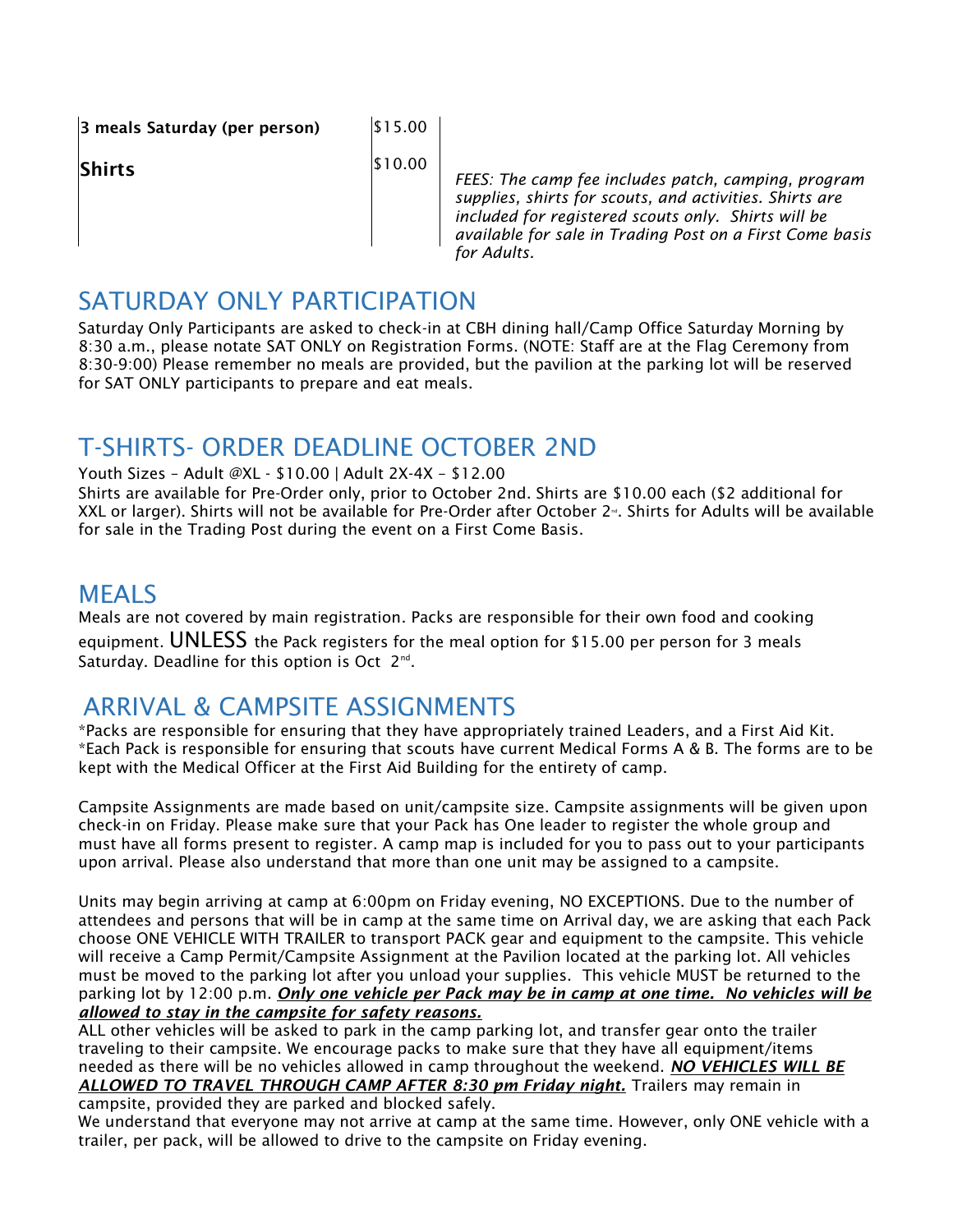It is important that you share this information with your parents. Please do not leave vehicles parked at the campsite.

## CHECK IN

Check In will be at the Pavilion at the top parking lot. All medical forms, registration forms, as well as any unpaid fees are due at this time. After stowing gear and setting up camp, Pack Leaders may checkin at CBH Dining hall beginning at 8:30 pm for Cracker Barrel and to receive Maps, Agendas, Patches, Tshirts, and other important information for Saturday morning.

#### ADULT LEADER/PARENT MEETING

*There will be a Cracker Barrel at 8:30 Friday night for leaders at the Dining Hall*. Special announcements concerning the camp, its policies and procedures, or any specific needs or questions about the camp operation will be answered at this meeting. It is important that every Pack is represented.

#### PARKING- VEHICLES IN CAMP

Vehicles are not allowed in campsites. Any exceptions must be authorized by the Camp Director. Parking is available in our parking lot. Scouts, adult leaders, and visitors are expected to park, walk, exercise, and enjoy the beauty of our camp.

#### MEDICAL FORMS & TRAINED LEADERS

Packs are responsible for ensuring that they have appropriately trained Leaders, and a First Aid Kit in camp at on times.

Each Pack is responsible for ensuring that scouts have current Medical Forms A&B. The forms are to be turned in at Check In and will be kept with the Medical Officer and in the First Aid Building.

#### REFUND POLICY

Cub Family Weekend is a Rain or Shine Event; therefore, all refund requests must be made in writing to Refund requests will be considered based upon when a written request was submitted using the following schedule.

15+ days prior to the event date will receive a 50% refund. 14 days or less no refunds will be accepted.

## GENERAL INFORMATION

#### Youth Protection Guidelines

Two-Deep Leadership: Two registered adult leaders or one registered adult leader and a parent of a participant Scout, one of whom must be 21 years of age or older, are required on trips and outings. The chartered organization is responsible for ensuring that sufficient leadership is provided for all activities. No One-on-One Contact: One-on-one contact between adults and youth members is not permitted. In situations

that require a personal conference, such as a Scoutmaster conference, the meeting is to be conducted in view of the other adults and youth.

Respect of Privacy: Adult leaders must respect the privacy of youth members in situations such as changing clothes and taking showers at camp and intrude only to the extent that health and safety requires. Adults must protect their own privacy in similar situations.

Separate Accommodations: When camping, no youth is permitted to sleep in the tent of an adult other than their own parent or guardian. Camp has separate shower and latrine facilities for females, or if separate facilities are not available, times for male and female use are scheduled and posted.

Camp Location Details: Camp Benjamin Hawkins

2251 Boy Scout Road Byron, Georgia 31008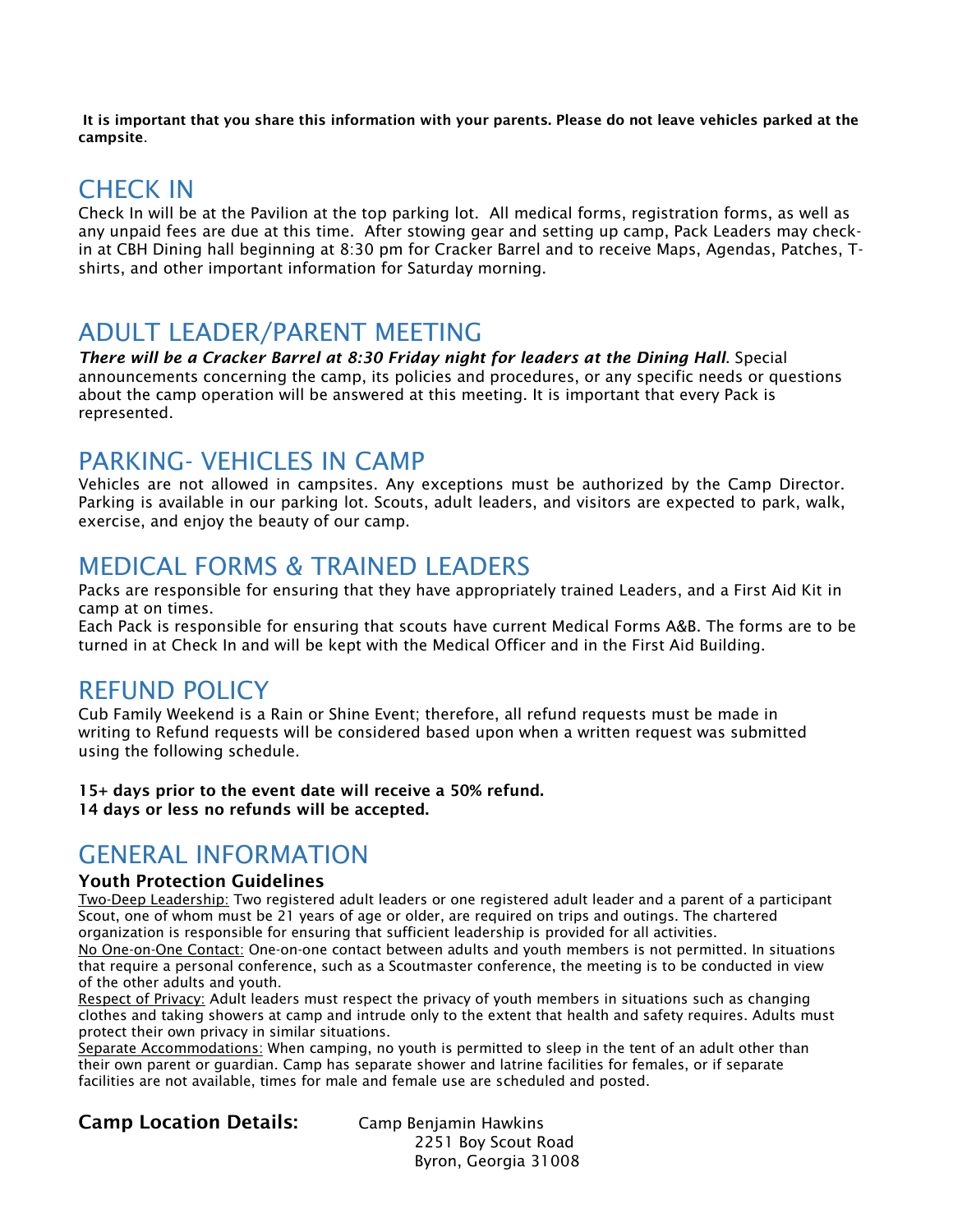## RESTROOM FACILITIES & PORT-O-POTTIES:

Our restroom facilities are individual stalls and may be used by any age/gender. Packs may order a port-o-potty for their campsite at a cost of \$90. Please mark the number of Port-opotties on the registration form, and include payment with registration. Port-o- potties can only be ordered prior to Oct 2nd.

### RAIN CAMPING:

This event is a Rain or Shine event. The Council follows the Guide to Safe Scouting for camping. Please come prepared with additional dry clothes and bedding in case the weather is cooler or wetter than you planned. *Closed Toe shoes are required.*

#### IDENTIFICATION

Each camper, adult leader, and visitor must wear camp issued identification (wristband). Camp visitors will be issued identification bands when they arrive at camp. Staff will be identified by their Camp Staff Shirts.

## **PETS**

All pets are to be left at home. Pets of any type are not permitted; including those brought by parents or visitors. Registered service animals are the only animals allowed; please email us if you have a service animal at sunshine\_081203@hotmail.com

# CHEMICAL FUELS POLICY

For safety, knowledgeable adult supervision must be present when Scouts are involved in the use, handling, lighting, or storage of chemical fuels (liquids or gas). Propane lanterns and stoves are allowed. All fuels must be stored in a locked container. No liquid fueled lanterns should be used in camping activities. No fuel, lanterns, stoves, or candles are to be used in or near tents and camp structures.

#### UNIFORM

Scouts are not required but recommended to wear Class A uniforms for morning and evening flag ceremonies. Uniforms must always be worn with shirts buttoned up and tucked in. Pack approved activity uniforms are appropriate for the remainder of the day.

#### TRADING POST

Our trading post is well-stocked to serve you and will be open all day. We have camp supplies, snacks and drinks.

#### TRASH

Trash can be deposited in the dumpster beside the Dining Hall. Please make sure that all Trash is removed from Campsite.

#### **CAMPFIRE**

Saturday night's Campfire will be filled with skits/songs presented by your scouts. Packs that wish to perform a skit, song, joke, etc. at the Campfire may sign-up at the camp office on Saturday. Please come prepared, we would like all packs to participate! If you would like to participate please email [sunshine\\_081203@hotmail.com](mailto:sunshine_081203@hotmail.com)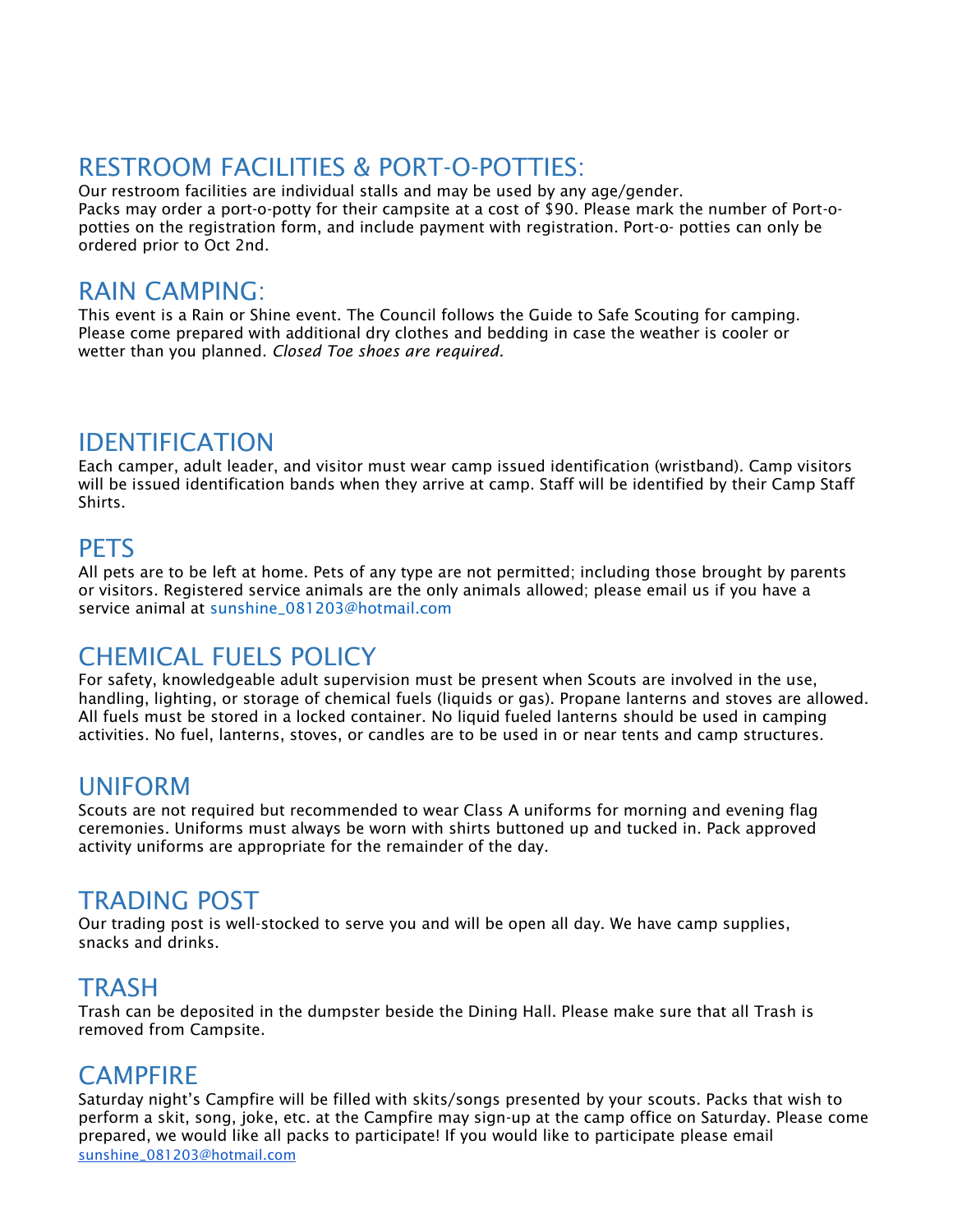# ADD ONS

Saturday night we will host our annual Dutch Oven Cook Off Competition. Any Pack or Troop and enter. One entry per Pack/Troop. Entries must be presented in writing at check in. Must supply an individual sample for each judge. Judging will be held Saturday at 7:30 pm. Please remember all dishes must be made according to safe scouting outdoor cooking guidelines.

## SUGGESTED PACKING LIST

\*Pack Flag/Stand \*Class A uniform- for morning/evening Flag Ceremonies \*Skit, Song, Joke, or Talent for Campfire \*Sleeping Bag/Bedroll \*Water Bottle \*Tent \*Flashlight \*Personal Items (Clothing, hygiene items) \*rain gear \*insect repellent/Sunscreen \*Camp Chairs \*Cooking Equipment and Food \*Pocket Money for the Trading Post \*Camera

## CAMP RULES

As a Scouting facility, the foremost rules for personal and group behavior are the ideals found in Scouting:

Beyond these ideals, the following rules are enforced at Camp Benjamin Hawkins:

- Packs must always have two-deep leadership while at camp. No exceptions!
- All campers shall wear a wristband to identify themselves.

• All cars must be parked in the designated camp parking area. Only specially authorized vehicles are allowed in campsites or on the roads.

- Throwing rocks is strictly forbidden.
- No flames, fires, or fuels of any kind are permitted inside tents.
- No alcoholic beverages or illegal substances are allowed on camp property.
- All quests are required to immediately check-in at the camp office.
- No fireworks of any kind are permitted on camp property.

# Disclaimer

This is a working document, and plans are still in progress and activities may change. This guide is designed to give you an idea of what will be going on at the Cub Family Weekend.

#### **GAMES AND FUN**

There are activities designed just for FUN in the outdoors whether you do them as a Pack, as a Den, or just with a buddy. Many will be open free time activities.

#### **SHOOTING RANGES**

Range Activities include BBs, and Archery. These events will be scheduled. Tigers must have a parent with them at the range.

#### **STEM EXPERIMENTS**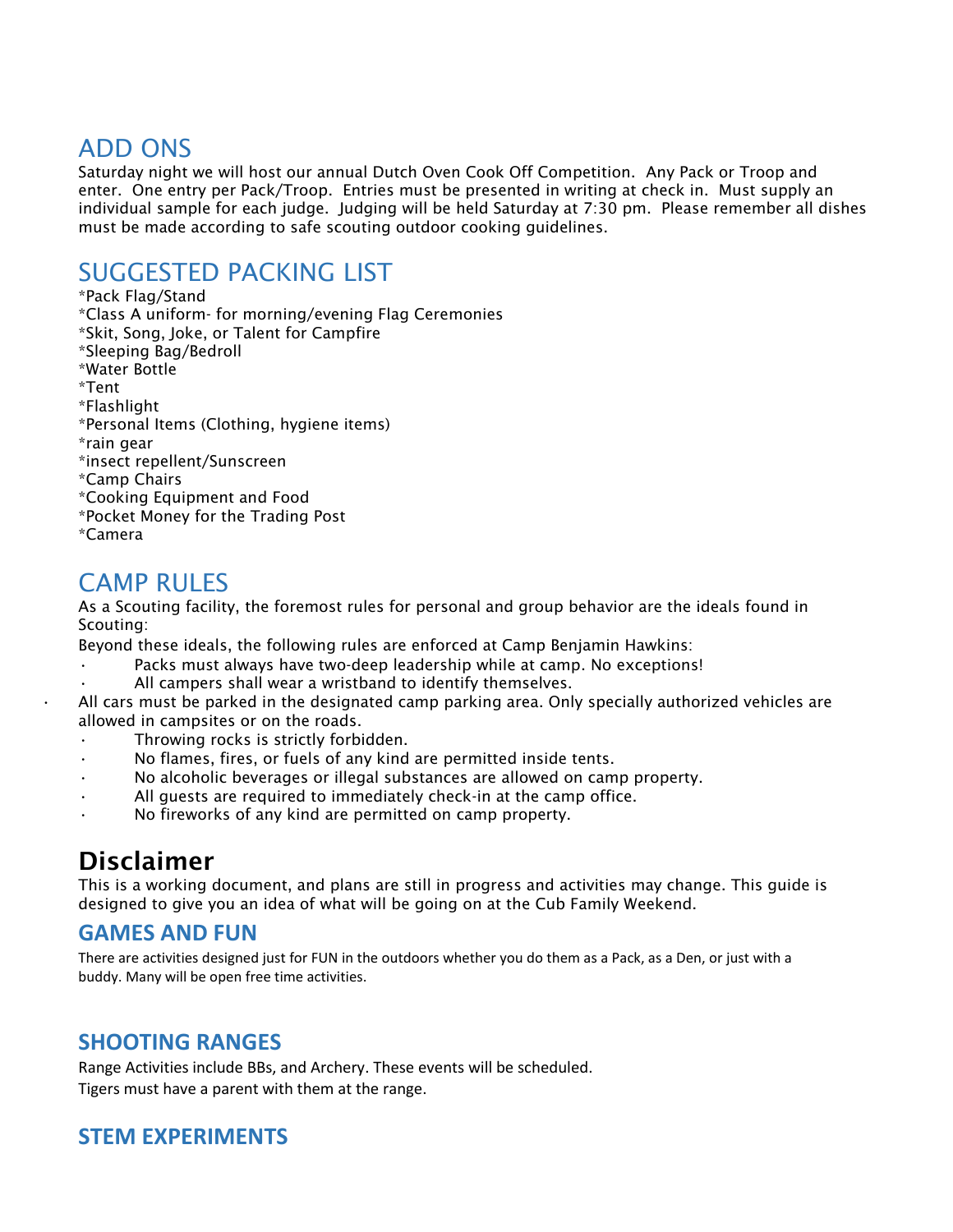#### **INFLATABLES**

#### **HAYRIDE**

# **Webelo Expedition:**

#### **Components of Cast Iron Chef Adventure**

Scouts will prepare Foil pack dinners and banana boats over coals.

**Orienteering** Scouts will work together to learn components that they will use once they cross over to boy scouts. **Team Building Repelling**

#### **Shooting Range**

Range Activities include BBs, and Pellet Rifles (pending range masters). These events will be scheduled.

# **TENTATIVE SCHEDULE**

**Friday night:** 4:30-6:30 Staff check in and set up camp 6:00-7:30 Pack Check In 7:00-8:00 Staff Supper 8:30 Cracker Barrel and Leader's Meeting 9:30 Staff Meeting 10:00 Lights Out

#### **Saturday:**

8:30 Opening Flag Ceremony 9:00-9:30 Safety Briefing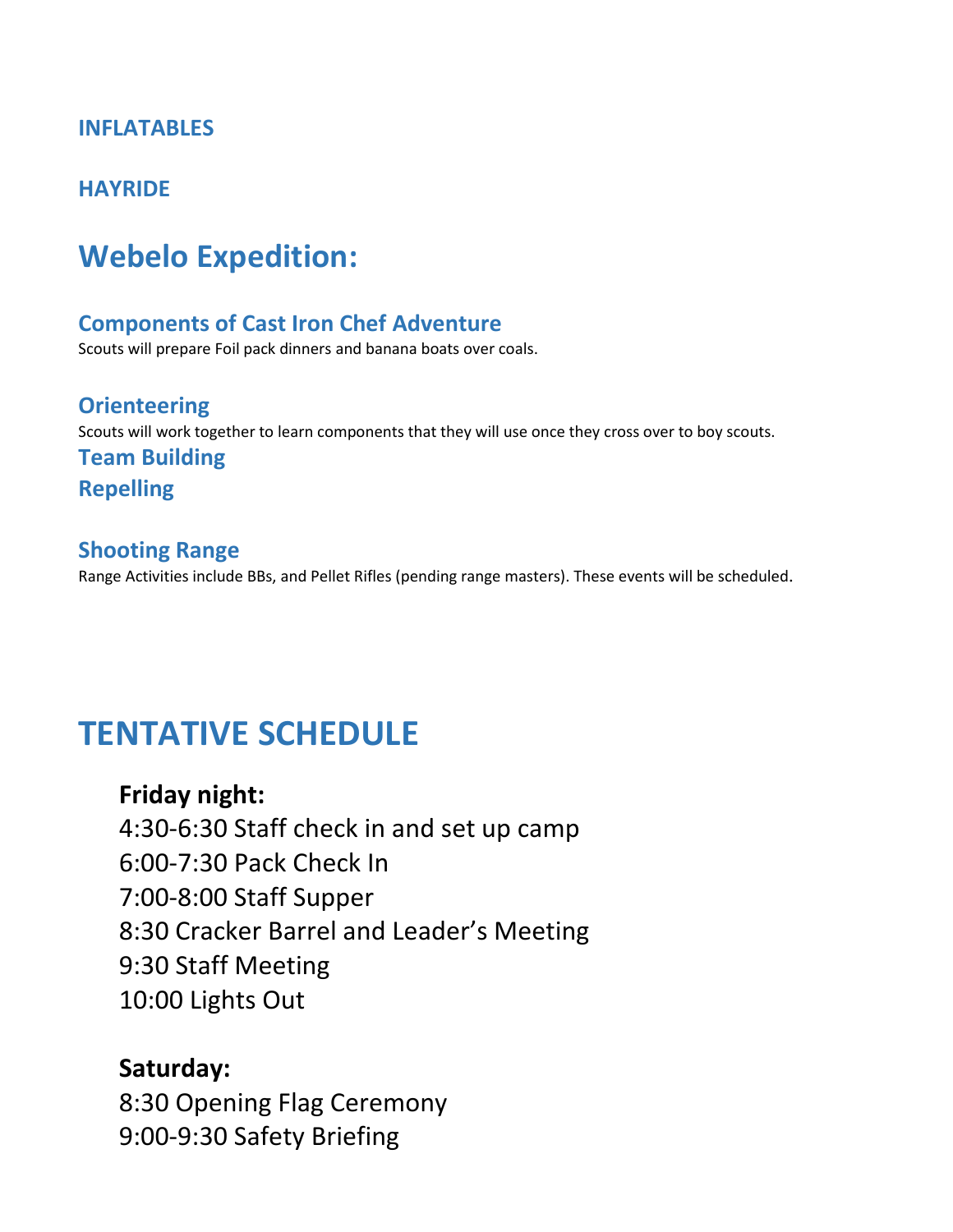9:30 -12:00 Games & Activities 12:00-2:00 Lunch with Packs 2:00-5:30 Games & Activities Continued 6:00 Closing Flag Ceremony 7:30 Dutch Oven Cook Off Judging 8:30 Campfire

## **Sunday:**

9:00 Camp Check out in Camp Office 12:00 Camp Clear

# **CGC 2021 Cub and Webelo Expedition Weekend**

OCT. 22nd-24th

Registration Information

| Pack#:                     |
|----------------------------|
| <b>Adult Contact Name:</b> |
| E-mail:                    |
| Phone #                    |

**Camping Saturday Night?** 



 **Saturday Only Participants?** 

#### **T-SHIRT ORDER**

| Youth<br><b>Small</b> | Youth<br>Med | Youth<br>Large | <b>Adult</b><br><b>Small</b> | Adult<br>Med | Adult<br>Large | <b>Adult</b><br>X-Large | <b>Adult XX-Large</b> | <b>Adult XXX-Large</b> | Total # shirts |
|-----------------------|--------------|----------------|------------------------------|--------------|----------------|-------------------------|-----------------------|------------------------|----------------|
|                       |              |                |                              |              |                |                         |                       |                        |                |

#### **REGISTRATION TOTALS**

|                        | Before 10/2 | <b>After 10/2</b> |  |
|------------------------|-------------|-------------------|--|
| # of Registered Scouts | X \$25      | X \$30            |  |
| # of Siblings          | X \$15      | X \$15            |  |